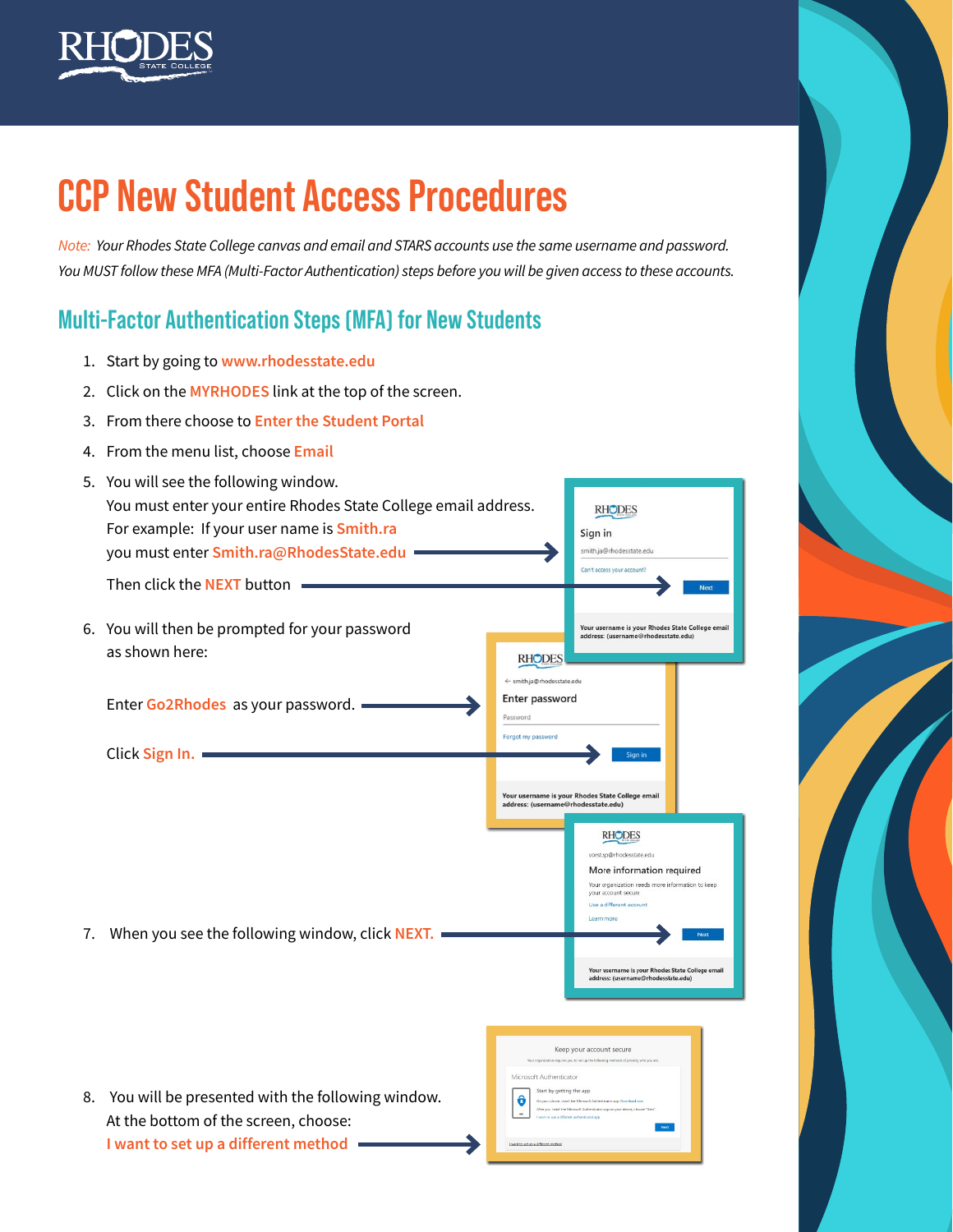9. **You must then enter a cell phone number that the authenticating software can use in order to send you a verification code that will be needed every time you log into your email or Canvas or STARS accounts.** 



15. Your email window will open.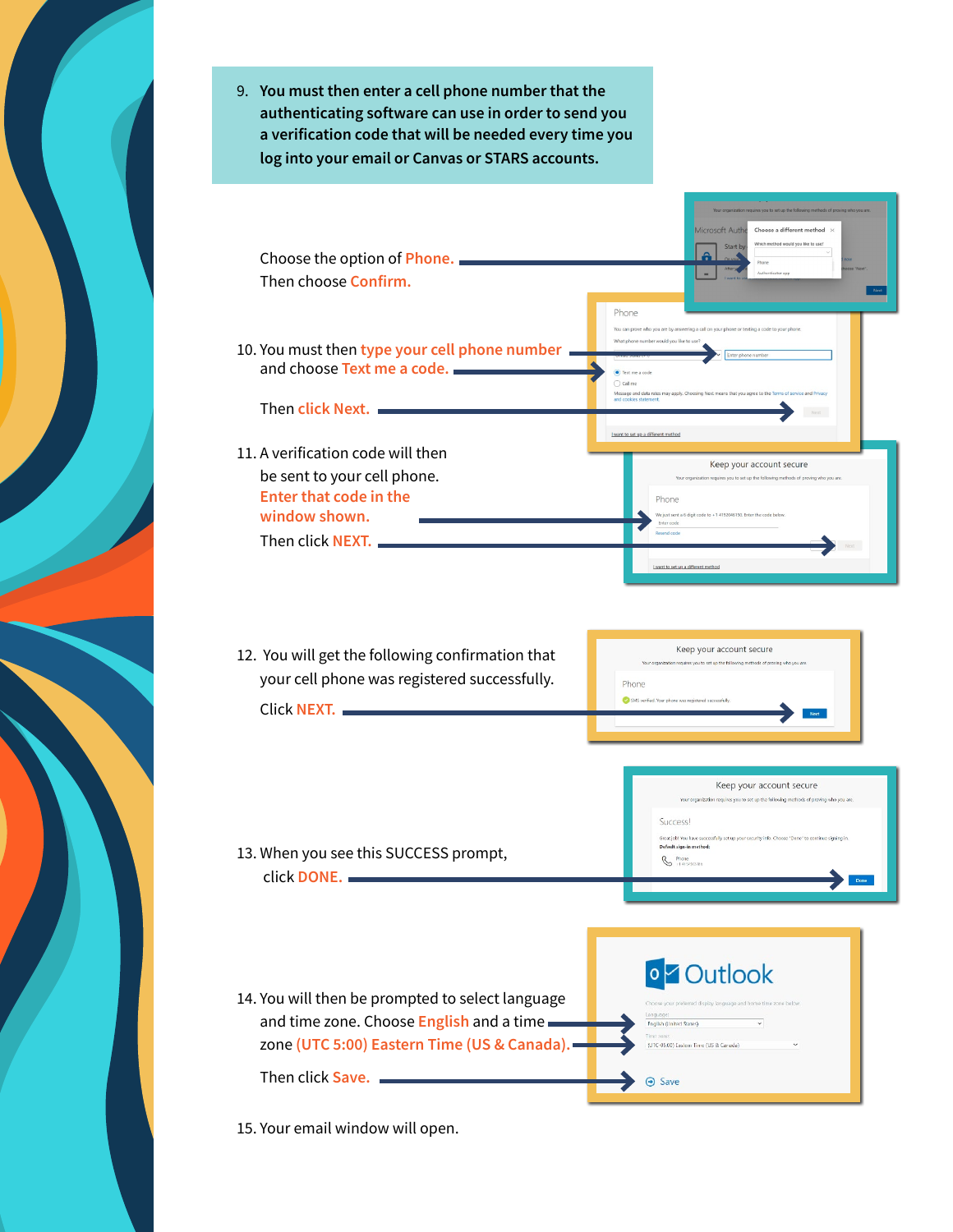### **Password Management Steps for New Students**

Your password will expire every 180 days. Follow these instructions to change your password before it expires.

- 1. Be sure to **OPEN A NEW TAB** and start by going to **www.rhodesstate.edu**
- 2. Click on the **MYRHODES** link at the top of the screen.
- 3. From there choose to **Enter the Student Portal**
- 4. From the menu list, choose **Password Management**
- Get back into your account 5. On the following screen: Who are you? **enter your full username (including @RhodesState.edu) Repeat the code** shown. Then click **NEXT.**
- 6. The following verification step will require you to: **enter your cell phone number**  then click the **TEXT** button.

*You will then receive a verification code via a text message.*

- 7. You will then be required to **enter that verification code** and click **NEXT**
- 8. You will be prompted for a new password. It must be:
	- a. A minimum length of 9
	- b. Contain at least one digit
	- c. Contain at least one upper and one lower case letter
	- d. Contain at least one special character

Then click **FINISH.**



verification step 1 > choose a new password

Text

9. You will get this confirmation.